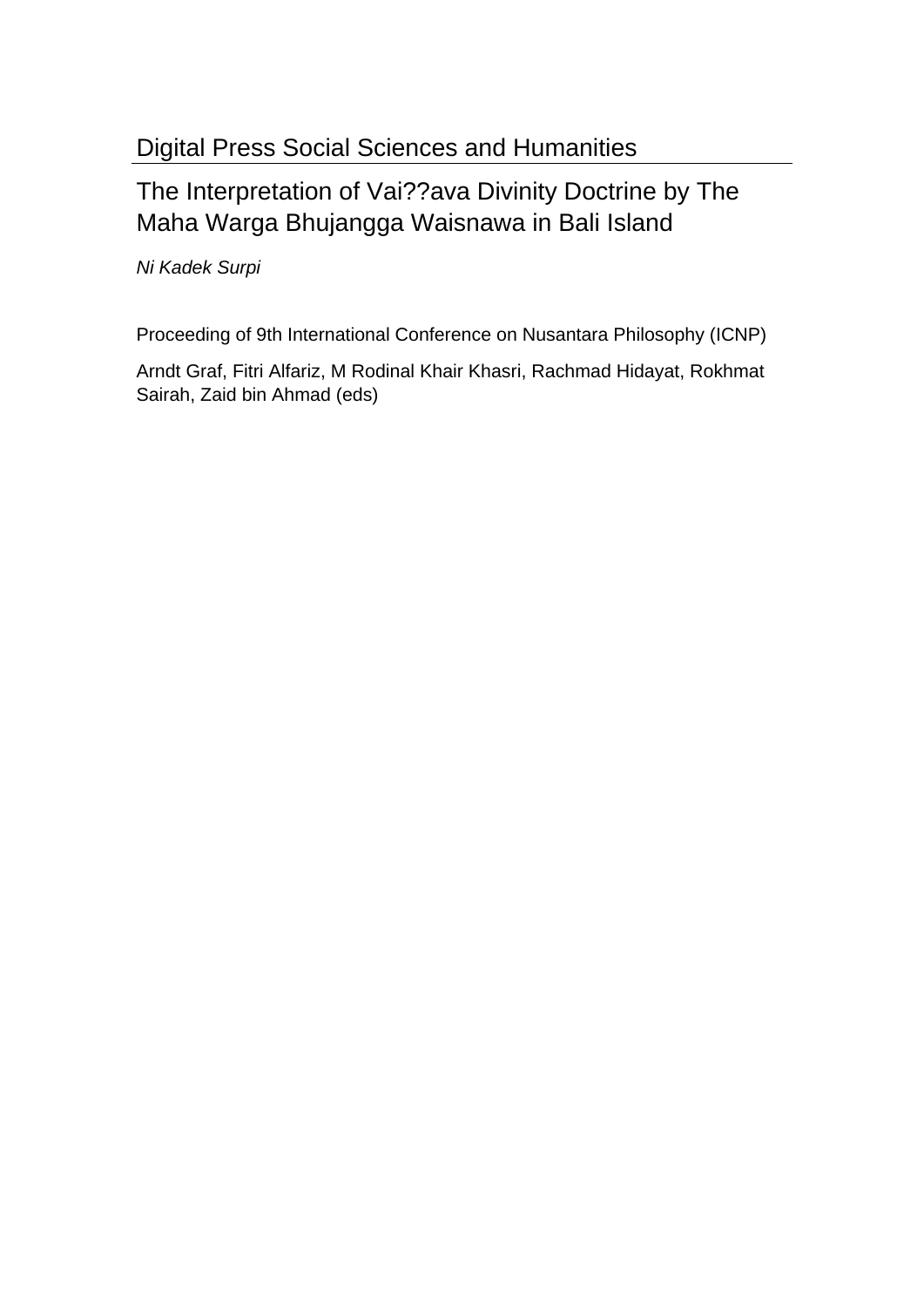## **The Interpretation of** *Vaiṣṇava* **Divinity Doctrine by The**  *Maha Warga Bhujangga Waisnawa* **in Bali Island**

#### **Ni Kadek Surpi**

Hindu State University I Gusti Bagus Sugriwa Denpasar, Faculty of Brahma Widya, Denpasar, Bali, Indonesia

email : dosen.surpiaryadharma@gmail.com

### **Abstract**

Doctrinal issues are often a matter of contention between religious communities or beliefs. Therefore, to build a harmonious life, a bridge of dialogue and efforts to interpret doctrine is needed to create a spirit of appreciation amid different forms and religious expressions. The study is qualitative research in philosophy which examines the nature of the divinity of Vaisnava and the meaning of the doctrine of the divinity of Vaisnava by the Maha Warga Bhujangga Waisnawa in Bali. This research is also an effort to bridge the knowledge of Vaisnava divinity philosophy, which developed in the great Hindu civilization in India and Indonesia, which was built in the religious discipline of Visnu-Bhujangga Waisnawa worshipers. Bali has an old Vaisnava group inherited from the past that combines devotional service and mature philosophy. In the Hindu tradition, philosophy is essential and even strengthens the position of religion or belief. From a Hindu perspective, the Ṛgveda, the oldest religious literature in the world, together with the main Upaniṣads containing philosophical and religious thought, has provided the basis for developing philosophical and religious systems. The Hindu thinkers after Sankara built their philosophical system known as Bhakti-Vedānta or philosophy combining it with a thick system of devotional service, known as Vaiṣṇava philosophy. The intellectual spirit combined with the devotional movement builds its strength in the body of Sanatana Dharma and has a significant influence on the survival and revival of Hinduism. The Vaiṣṇava system holds that revelation and reason support each other, Vedānta is called theo-philosophy. Understanding God at the level of nature encourages thinking of respect for differences, the spirit of unity, and not fighting over differences in doctrine and different concepts. Dialogue in the realm of philosophy and theology will encourage a harmonious and mutually respectful life. This study concludes that the divine doctrine for Maha Warga Bhujangga Vaishnava is to live Vishnu at the same level of the essence as Brahman. Brahman is the highest reality, the God of religion, and the highest object of worship.

### **Keywords**

Divine philosophy, Vedānta, Vaiṣṇava, Bujangga Waisnawa

## **1 Introduction**

Maha Warga Bhujangga Waisnawa is a group of very old Viṣnu worshipers in the Nusantara. This becomes very interesting to study because this group experienced cultural imperialism and became incognito of Balinese customs and culture. However, the characteristics of philosophy and its features are still visible, although it is a bit vague in terms of doctrinal meaning. Vaiṣṇava divinity philosophy is an essential part of the Vedānta and occupies a central place in the discussion of Darśana. Darśana, equated with philosophy, is a rational knowledge of God, supporting the belief and avoiding it from narrow views. (Sivananda 1998) asserted that philosophy is an analytical aspect of religion and an integral part of religion in India. It is further stated that philosophy is a sensible search for the nature of truth or Reality that provides solutions. Thus, philosophy is indeed needed to strengthen beliefs and give enlightenment to the implementation of Hindu teachings. A similar opinion is expressed by (Chari 2000) that religion and philosophy have become an inseparable part of Indian culture from the past.

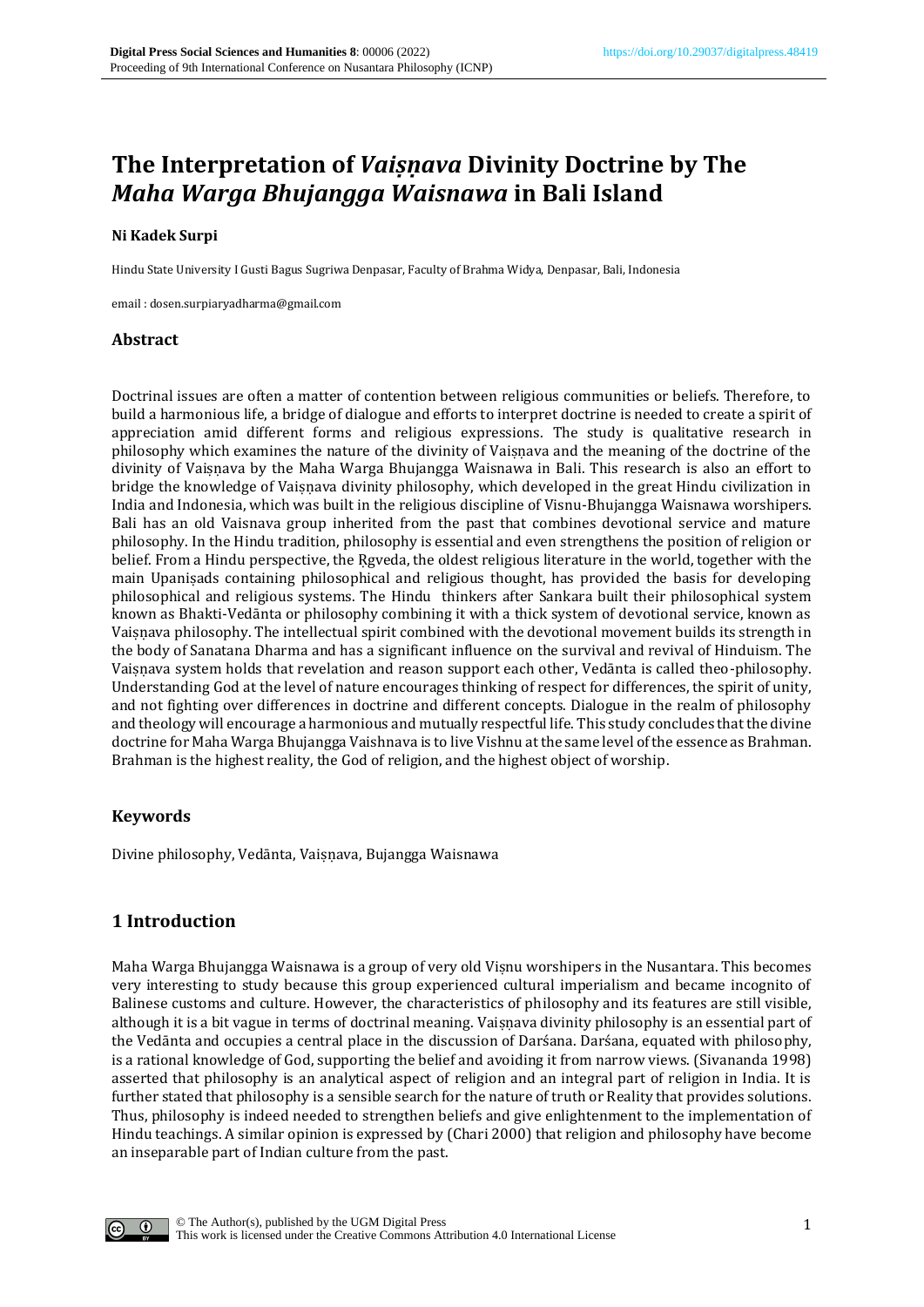The philosophy of divinity is a branch of philosophy that investigates in depth the problem of divinity to produce knowledge of the nature of God as far as the human mind can reach. According to (Tjahjadi 2007), the divinity philosophy is thinking about God with an intellectual approach, which uses a philosophical system. People who adhere to a particular religion will add revelation in their process. So the philosophy of divinity is human thought with a rational approach to God. The pursuit of God through the mind has been a philosophical passion since 200 years ago. Reasoning God, the question of God is still the center of philosophical thought and the emergence of various understandings on the intellectual stage (Suseno 2007). (Leahy 1993) states that in English, the term Philosophy of God or Natural Theology is used for the philosophy of God. In Hinduism, the particular branch that studies divine philosophy is called *Brahma Tattvajñāna*.

*Vaiṣṇava* It is one of the three major divisions of Hindu Dharma, alongside Saiva and Shakta. The objects of worship of Vaiṣṇava Dharma are Viṣnu, Krsna, and their extended incarnations such as Narayana, Rama, and so on. The main difference between the Vaiṣṇava philosophy and other philosophies is in terms of achieving goals. Bhakti is the main path in this system (Knapp 1992). As a characteristic of the Puranas, Vaiṣṇava is a Hindu division that glorifies Viṣnu and his incarnations in the path of devotional service (Surpi et al. 2020). This article explains the common doctrines in Vaisnava philosophy and how these doctrines are interpreted by an older group of Viṣnu devotees, namely Maha Warga Bhujangga Vaishnavas in Bali. There are differences in the effort to solve it, but a common thread can be seen.

The claims of revelation and reason have led to polarization, theology, and philosophy. The Vaisnava system holds that both are very important and mutually supportive, so Vedānta is called theo-philosophy (Tapasyānanda 2010). In Hamka's view (Hamka 2016), reason will determine the dignity of one's faith because with the increase in the height of the journey of reason, the more tools of knowledge used, in the end, the higher the dignity of one's faith and Islam. Hamka emphasized (Hamka 2017) that religion carried out only because of following (taklid) is very afraid of the test of reason. That person is swift to anger and accused of leaving the religion if someone expresses a different opinion from what he received from his teachers and ancestors. With Hamka's statement, it can be concluded that religion requires reason to increase its dignity. Vedānta uses both revelation and reason approaches and balances the two in the search for truth.

Hindu divinity, in general, uses theological and philosophical approaches simultaneously and does not contradict the two. According to the more satisfying typology to their hearts, people can study divinity through theology or philosophy. Likewise, the Vaisnava Godhead, which is part of the Vedānta, can be approached in the realm of philosophy and theology (Surpi 2020a). However, in describing the Vaisnava divinity, the authors use a philosophical approach or theo-philosophy because reason and knowledge are considered more acceptable.

Indeed, the Vaiṣṇava divinity can be studied with both philosophical and theological approaches. Chari (Surpi 2019) divides the discussion of the Vaisnava divine philosophy, including the doctrine of Reality, the doctrine of the Individual Soul, the principle of the cosmic, the doctrine of means (bhakti-yoga), and the doctrine of ends (moksa). While theology is more focused on discussing Visnu with the scope of Visnu as the Supreme Being, Visnu and the Goddess Srī, Visnu and His attributes, Visnu and His Incarnation, Visnu and jīva, Viṣṇu and Nitya Vibhūti, Prapatti as a means of achieving Viṣṇu, and Viṣṇu as the goal. Supreme life. In addition, the Vaiṣṇava religious discipline is a separate study.

Learning Hindu philosophy is actually an effort to brighten and even strengthen the unity of Hinduism, especially the use of reason and logic which is getting stronger today. The study of philosophy does not seem to have received good attention from Hindu institutions. Hindu philosophy is the breath of religion itself, needed by those who are typical Jnani, who need knowledge, just as the general public needs rituals to quench their religious thirst (Surpi, Widiana, and Wika 2021). Thus, the important side of this research is to provide a bridge between concepts and implementations in religion in order to build a spirit of mutual respect and work together to build a harmonious life.

## **2 Methods**

This research is qualitative research that examines the Vaiṣṇava divine philosophy. This research use text as the primary source to find out the mindset and chronology of Hindu thought in the past and trace the implications and implementation of the Bhujangga Vaishnava religious group in Bali. Vaisnava divinity is traced from several religious texts and the history of several kings, knights, and Vaishnava sages who came to Southeast Asia, including Java and Bali. Vaishnavas who entered Indonesia were the development of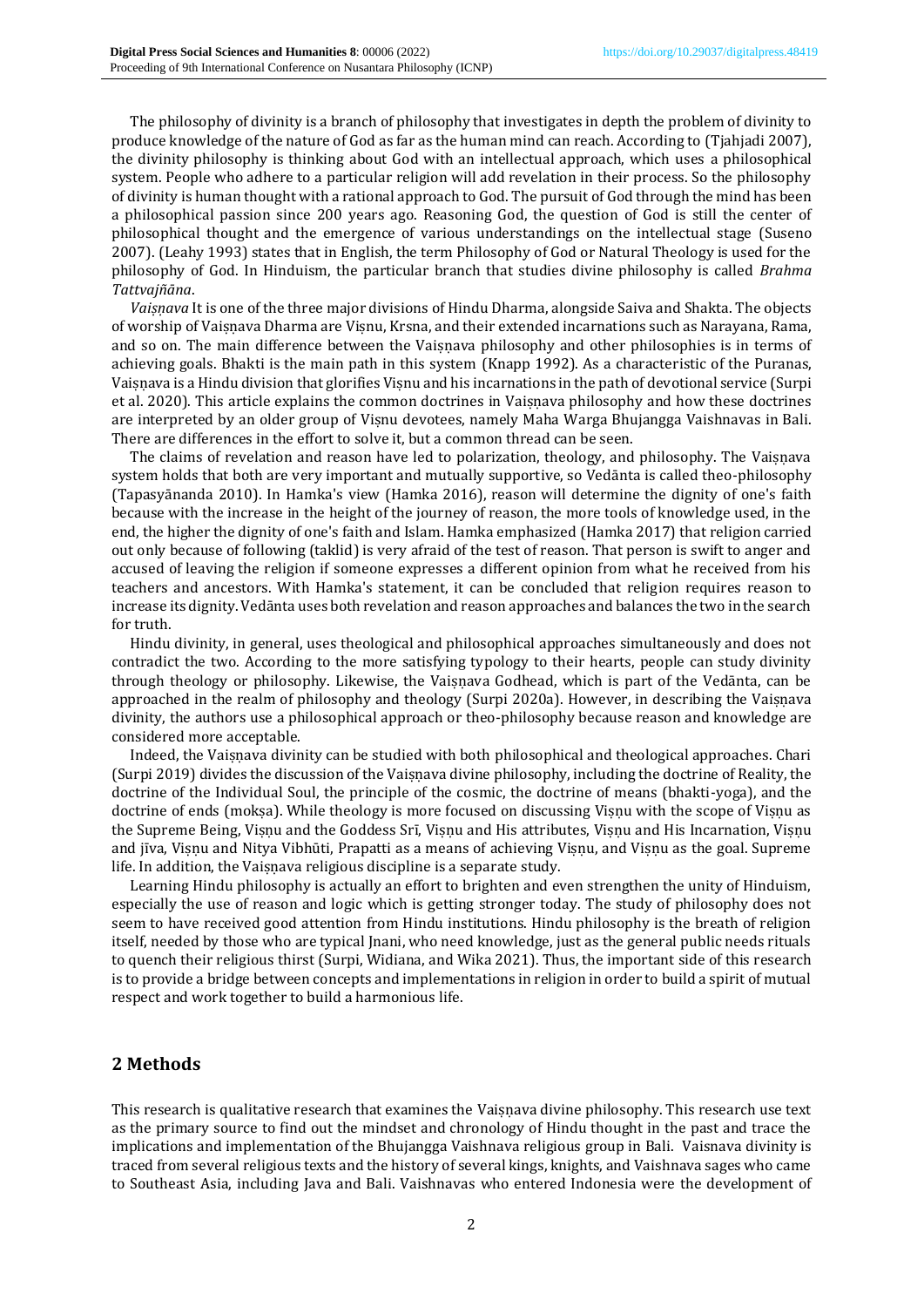Vaishnava Gama, born during the Puranas in India. The Vaishnava concepts in Indonesia are closer to the Tantrayana, Sakta, and Vaishnava concepts that exist in Indonesia are indeed influenced by the Tri Murti Forced concept. This chronological understanding helps interpret the Vaisnava divinity thought traced from some religious texts and the history of the journey of many kings, knights, and Vaishnava sages who came to Southeast Asia, including Java and Bali. This understanding of chronology helps in interpreting the Vaisnava doctrine of divinity and the evolution of divine concept thought.

Data was obtained through literature study, documentation, interviews, and Focus Group Discussion (FGD). This study also uses the interpretation theory of Paul Ricoeur. Ricoeur seeks to bridge the problem of discourse going on for a very long time and has become a problem by Plato and Aristotle. Ricoeur started his discussion with the theme of language as a discourse. Ricoeur says (Ricoeur 2012) this is the first context in which the concept of discourse is known, that mistakes and truths are the affection of discourse and discourse to establish two basic signs, one noun and one interrelated verb in the synthetic form (meaningful) behind the well said a word.

The analysis used is the qualitative content, also known as Ethnographic Content Analysis (ECA), which combines objective content analysis with participant observation. The term ECA means that researchers interact with documentation materials or conduct in-depth interviews to put specific statements in the proper context for research.

## **3 Result and Discussions**

## **3.1 Philosophical activity in Hindu Dharma**

Reasoning God is familiar and has been done since ancient times in a particular branch that studies divine philosophy, namely the Brahma Tattvajñāna. (Edelmann 2015) Intellectual activity in Hinduism has been going on for a very long time. However, the term philosophy is not known in the Indian philosophical tradition, which got its fertile seeds in the Upanishads. The term close to philosophy (philosophy) in Western philosophy is Darśana (Aryadharma 2019). In general, Darśana means critical exposition, logical survey, or systems.

Furthermore, Radhakrishnan says that darśana signifies a system of thought acquired through intuitive experience, maintained and carried on by rational argument. But lately, to facilitate understanding, writers often use the word philosophy intending to facilitate understanding. (Steinkellner and Reyna 1973) Hinduism has a powerful philosophical and theological system with different learning and construction methods (Edelmann 2015). At this time, the intellectual is forced to conform to the vocabulary and genres of contemporary theological and philosophical conventions.

The activity of philosophizing has a perfect place in classical Indian philosophy and gave birth to so many commentators who continue to spin the wheel of knowledge in every era (Long 2012). Vedic knowledge has given rise to the tree of philosophical expertise as follows: (Surpi 2019) ;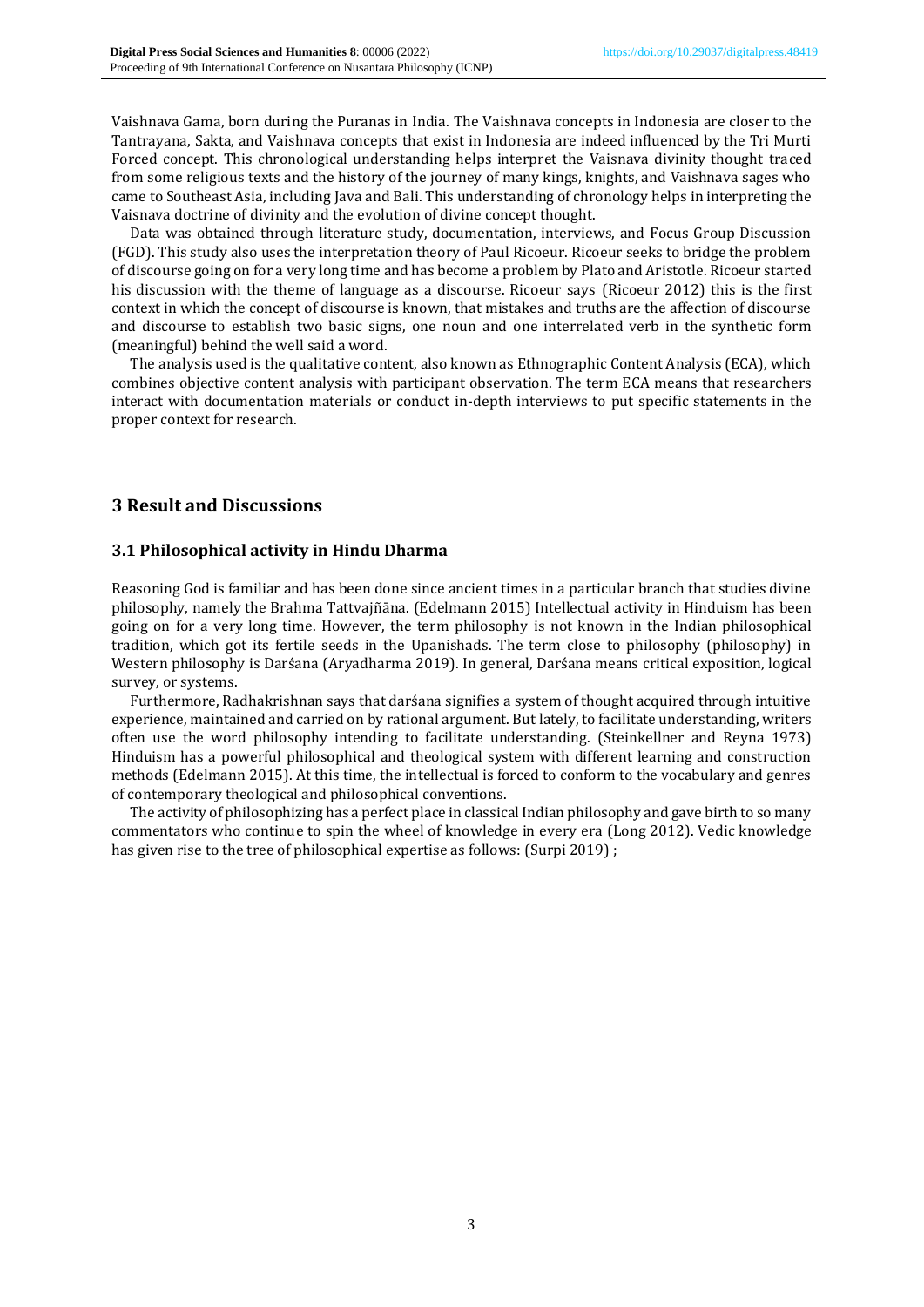

**Fig. 1** Indian Philosophy Chart (Surpi et al. 2020)

Surpi et al. (2020) states that Indian thinkers and saints called Sad Darśana a Hindu philosophy otherwise known as Darśana āstra. The six Darśana āstras are (1) Purva Mimamsa founded by the spiritual master Jaimini, (2) Nyāya by the spiritual master Gautama, (3) Vaiseshika by the Canadian spiritual master, (4) Sāṅkhya by Bhagavan Kapila, (5) Yoga by the spiritual master Patanjali, (6) Uttara Mimāmsā (Brahma Sūtra) by Bhagavan Veda Vyāsa. So strictly speaking, what is meant by Hindu philosophy, Darśana āstra, namely the six orthodox systems, which recognize the Vedas as the supreme authority. Vedānta is a philosophical system that comes directly from the Vedas. That is, it acknowledges the authority of the Vedas while still relying on the power of reason and intelligence.

*Vedānta* is a philosophical system that comes directly from the Vedas. That is, it recognizes the authority of the Vedas while still relying on the power of reason and intelligence. (Chano and Surpi 2020) states that Vedānta comes from Veda and anta, meaning 'the final part of the Vedas.' (Sivananda 1998) says the term Vedānta means the end or essence and the Vedas. Sivananda further states that the Vedānta system was founded by Sri Vyasa, the *avatara* of Viṣnu, the son of Rsi Sri Parasara. Vedānta also means the design that comes from the Upaniṣads, Bhagavad-gitā, and Brahma-Sutras. These three are called Praṣṭana-trayā. (Smith, Olivelle, and Roebuck 2002) states that the Upaniṣad teachings were systematized for the first time around 500-200 BC by Rsi Badarayana, known as the Brahma Sutra (Aphorisms related to Brahman) or the *Vedānta Sūtra.*

From the well-known Vedānta philosophical system, there are several prominent teachers or philosophers namely Rāmānuja, Nimbārka, Madhva, Vallabha, and Caitanya. The five eminent teachers gave slightly different comments on the concept of God and several other doctrines (Surpi et al. 2020). But in general, the system that is built is called the Bhakti Vedānta philosophy or Vaiṣṇava philosophy. Apart from the similarity of the philosophical system, its main feature is the exaltation of Viṣṇu and his incarnation and the central discourse in his philosophy. This sub-system developed into a philosophical system, and an established religious tradition is known as Vaisnava Dharma.

Several researchers reveal that India's influence on Southeast Asia, including the Nusantara, has occurred in the very past. Meanwhile, (Munoz 2013) believes that contact between India and the Indonesian Archipelago happened in the middle of the 1st millennium BC. The antiquity of this exchange is supported by references to Southeast Asian countries in Indian literature dating to the 3rd century BC and by the discoveries of some Indian artifacts, such as the typical Indian roulette pot dating from 100-200 AD,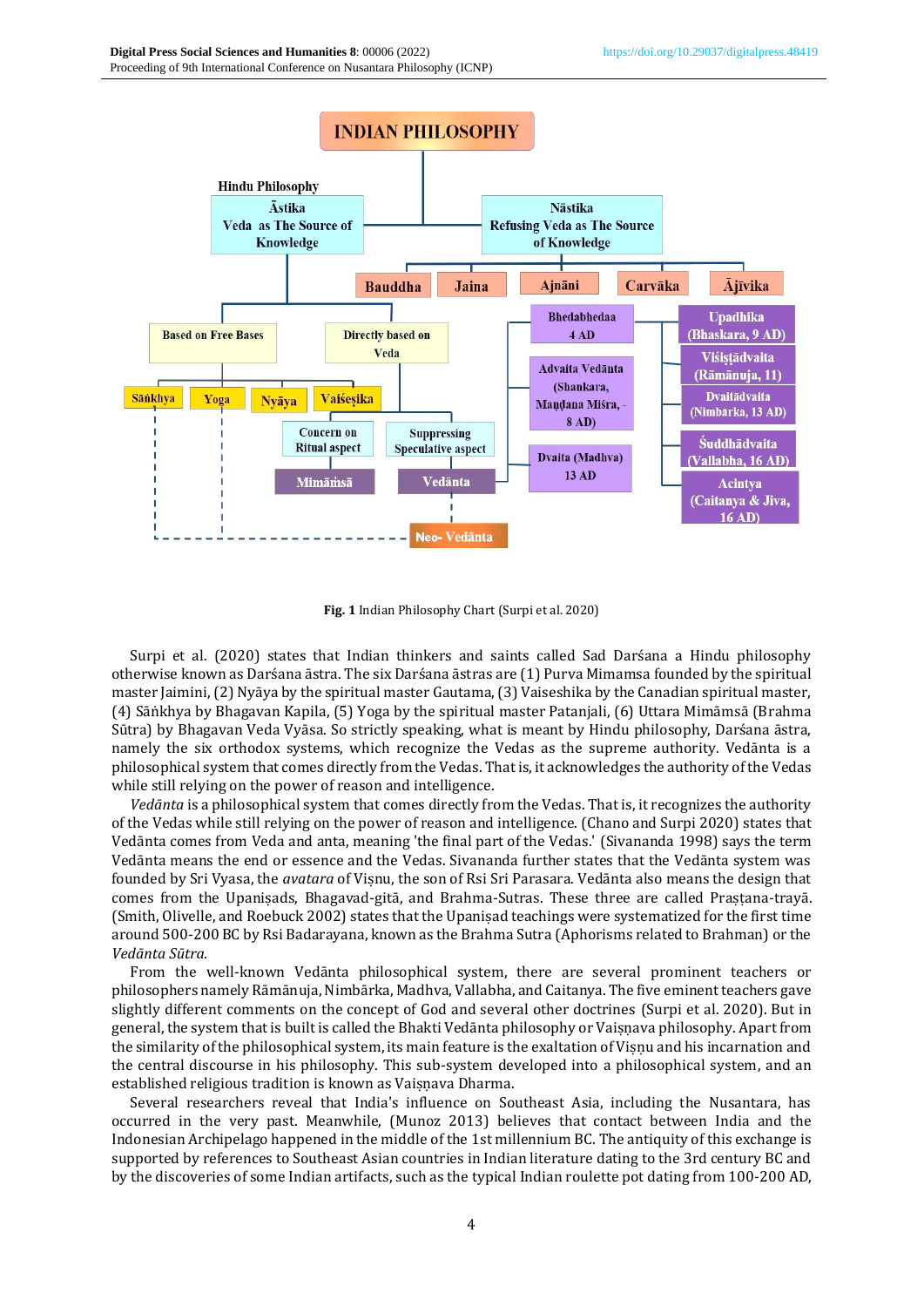from the Buni complex in West Java to Sembiran, the north coast of Bali Island (Patra 2014). This finding shows that these countries had regular trade contacts with India for a long time before the spread of Indian culture.

Over the centuries, Sanskrit became the language of inscriptions in South Asia at the beginning of the common era. Then it gradually took over and became the predominant language of prestige throughout the South Asian continent and most of Southeast Asia. It has been almost a thousand years that Sanskrit's rules have been in this enormous domain. This Sanskrit cosmopolis occurred between the years 300 and 1300 (Pollock 1996). Using the Sanskrit expression cosmopolis, Pollock draws attention to the political dimension of the spread of Sanskrit. One of the hallmarks of the Sanskrit cosmopolis, it is argued, is that Sanskrit became the primary instrument of political expression in governments in much of the South and much of Southeast Asia (Pollock 1996). Several reports indicate more than 1,250 inscriptions were found in Southeast Asian countries. Most of them speak Sanskrit. Champa, now known as Vietnam, has the oldest Sanskrit inscription known as the Vo-Chanh Inscription. The inscription tells about king Sri Maran. The words of Sri Mara Raja Kula were read very clearly. Although there is not much information about this King from other sources, Chinese historians assert that the Hindu kingdoms in Vietnam, Laos, and Cambodia began with Sri Maran. From a number of these inscriptions, more than 800 inscriptions are in Sanskrit, and currently, more and more inscriptions are being found (Sharan 2003).

Hinduism in Indo-Malay roughly follows the pattern of development of Hinduism in India. From the beginning of Hinduism until the 7th century AD, the teachings of Vaisnava (worship of Visnu as the Supreme God) became the dominant teaching. From the 7th century, Shivaism (worship of Shiva as the Supreme God) became more popular. Shiva's teachings were embraced by many merchants, just as Buddhism and an extensive network of Viu settlements co-existed with Buddhist community settlements. For example, in Malay, Kota Kapur (Tarumanegara), it makes sense for Wiu and Buddhists to compete with each other (Manguin 2004).

The influence of vaisnava is also seen in the discourses of the kings in Java. In the history of the Javanese kings, there is an exciting thing, namely the discourse of Arjuna in the legitimacy of the Javanese kings in the Mataram dynasty. Arjuna is a Kshatriya, the central character of the Mahabharata, in which Krishna plays an essential role in the story. The discourses that developed about the genealogy of the Mataram kings as recorded in the Chronicle of Tanah Jawi and the History of Ancestral Dalem from Pangiwa Utawi Panengen confirmed the legitimacy of the power of the kings of the Mataram dynasty. The discourse conveyed that Panembahan Senopati and his descendants were not ordinary people but unique humans. Descendants of Arjuna and the prophet Muhammad (Aryadharma 2019).

The figure of Garuda Dewa, which is Visnu's vehicle, is also influential in the community during the Hindu-Buddhist kingdom in the Archipelago. The mythological creature Garuḍa is one of the evidence of the Hindu cultural heritage that emerged in Indonesia. Garuḍa according to Hidayat, is a god in Hinduism and is believed to be a vehicle or vehicle for Lord Wiṣṇu, one of the Trimurti or manifestations of God's form in Hinduism. In Indonesia, Garuḍa is known as Garuḍa Wiṣṇu Kencana (GWK) and is told in a book or Adiparwa book. But besides being known as a mythological creature (Hidayat 2009).

Thus, vaisnava teachings do have a vast influence in Southeast Asia, including in Indonesia. Vaisnava teachings have been seen in the style of the kingdom, literature, architecture, art to influence the discourse of kings in Java. Vaiṣṇava teachings have given shape and have had a significant influence in Southeast Asia since the early centuries AD.

## **3.2 Doctrine in Vaiṣṇava Divine Philosophy**

#### *1. The Doctrine of Ultimate Reality*

The discussion of divine philosophy in the Vedānta always begins with Brahman, the Absolute Ultimate Reality, an absolute reality. (Mohanty 2018) asserts that philosophical inquiry into Brahman as the Ultimate Reality is the central theme of Vedānta. The Visistadvaitin's goal is a clear and tangible knowledge of the Saguna Brahman and its attributes, which are described as enshrined in the various Upaniṣads. The Vedānta philosophy carefully considers spiritual experience without compromising its integrity and systematically demonstrates the fundamental truth. The truth of the Vedānta is valid, impersonal, and eternal. It can be felt through consciousness when released from the imperfection of *avidyā-karman*. The philosophy of religion makes such intuitions understandable and judged in the light of *Śruti*.

Metaphysics, morals, and aesthetics are intertwined and related as a whole. They carry the nature of the First Cause as well as the Final Cause of all things. Brahmin is the totality of Reality and the home of all eternal values such as truth, goodness, and beauty. *Vedānta* defines the ontological nature of *Brahman* as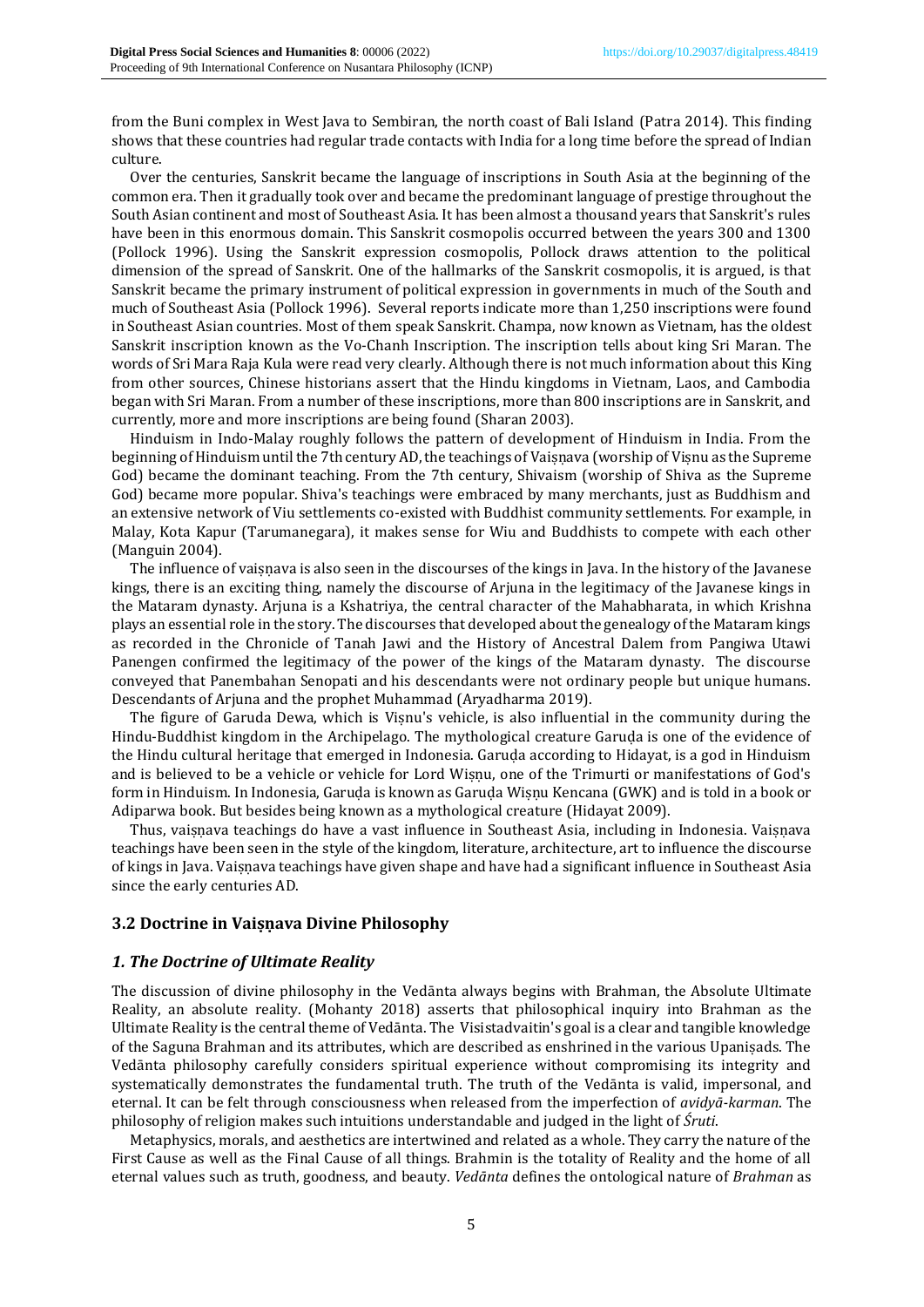*Satya* (Reality), *jñāna* (self-awareness), and *Ananta* (infinity). His ethical philosophy predicts *amalatva* (goodness) as the moral content of a *Brahman* being like *Iswara*. Aesthetics define *Brahman* as Sundara, beautiful, and *anandamaya*, full of happiness (Radhakrishnan 1924). The Upaniṣads have given humankind the highest philosophy, capable of bringing Brahman to the threshold of the highest Reality (KadekSurpi 2021). One of them, Kena Upaniṣad, proclaims the truth in the statement, such as the Ultimate Reality. Brahman is within you and not something we worship here in the world. God is the supreme being, and He is within you. The self that captivates the eye to see makes the ear hear. The function of the limbs and the mind feels emotions. Reason to understand the mind, it is the highest God and not what people worship in the outside world.

A true philosopher, Upaniṣadic observers are more concerned with finding a solution to a problem than trying to answer theological questions such as which personality of the gods is supreme (Stoker 2007). Therefore, the Upaniṣads describe Reality in general terms such as Sat, Ātman, Brahman, Para-tattva, Paraṁ-Jyotish, etc. In the Taittirīya Upaniṣad, it is stated: "That from which all these beings are born, who then, at birth they live, and which, when departing they unite, have the desire to know that; that is Brahman (Taittirīya Upaniṣad III.1)" (Harshananda 2009). It is on this text that the author of the Vedānta Sūtra defines Brahman as the originator of the creation, maintenance, and dissolving of the universe (Vedānta Sūtra, I.1.2). Thus, Brahman must be the primary cause of the universe's creation, maintenance, and dissolution as the ultimate metaphysical reality. In other words, (Chari 2000) that the Jagatkāraṇatva, or being the leading cause of the universe, is an essential criterion for accepting the ontological entity as the Ultimate Reality. By applying this criterion, the Vedānta Sūtra eliminates all other ontological entities. For instance, the individual (jīva) of the primordial cosmic matter (pradhāna) from the Sāṅkya system, such as the physical ākāśas, vital prāṇas, sunlight, etc., which prima facie appear to be the primary causal of the concept of this supreme Reality. So then the Jagatkāraṇatva becomes the distinguishing characteristic of the Supreme Personality.

The characteristic of the Upaniṣad, as described by the Taittirīya Upaniṣad, is the investigation of Brahman and is the keyword of the Brahma Sūtra. Namely athāto brahmajijñāsā (Brahma Sūtra 1.1) –"now, therefore, the investigation of Brahman" followed by the next sutra janmādyasya yatah- (Brahma Sūtra 1.2)-"Brahman is the all-knowing and all-powerful cause, from which comes the origin (i.e., nourishment and dissolution) of this world. (Vireśvarānanda 2002). The first two sūtra of the Brahma Sūtra stipulate that an investigation into Brahman should be carried out, for this helps liberation. Knowledge of Brahman leads to liberation. To gain knowledge of Brahman, He must possess some characteristics by which He can be known. Hence the discussion of Brahman becomes a central element in Vedānta philosophy. The doctrine of ultimate Reality is also a significant topic in Vaiṣṇava philosophy*.*

The main questions in the realm of Hindu divine philosophy are; what is the proof of the existence of reality? What is the evidence for this Reality? Is it possible to prove the existence of Brahman or God with logical arguments? (Chari 2000) replies that according to the Nyaya philosophy, a Hindu philosophical system that emphasizes logic, it is possible to state it logically. Cosmological arguments based on the idea of causation have been adopted to prove the existence of God. Every definite effect has a cause, and the universe, which is a substantial effect, is produced by a creative agent called Īśvara. Meanwhile, the Vedantins reject purely logical arguments because they cannot conclusively establish the Supreme Being as understood in the Upaniṣads. Moreover, it has encountered a logic error.

It is further stated that what logic can construct can also be refuted by the same method of reasoning, as the Mādhyamikas have done with the question of the existence of God. The author of the Vedānta sutras asserts that Tarka (logic) cannot be conclusive (Vedanta Sutra II.1.11). But this does not mean the Vedantins reject logical reasoning. They accept it, but it doesn't have to be the only means of proof because, in super-normal things like God or jīva, logical reasoning cannot build convincing evidence. So, in other words, Śruti or sacred literature must be taken as the final authority, and logical arguments must be adopted to support the scriptures (Surpi A 2020). This opinion is also supported by Brahma-Sutra 1.3 that sacred literature is a tool of true knowledge (Vireśvarānanda 2002). If there is any doubt about Brahman, Śruti is the only proof of Brahman. Brahman has no form, so it cannot be understood by direct perception. Moreover, in the absence of distinct characteristics, such as the smoke from his fire, He cannot be established by inference or analogy (upamāna). Therefore it can only be understood through sacred literature.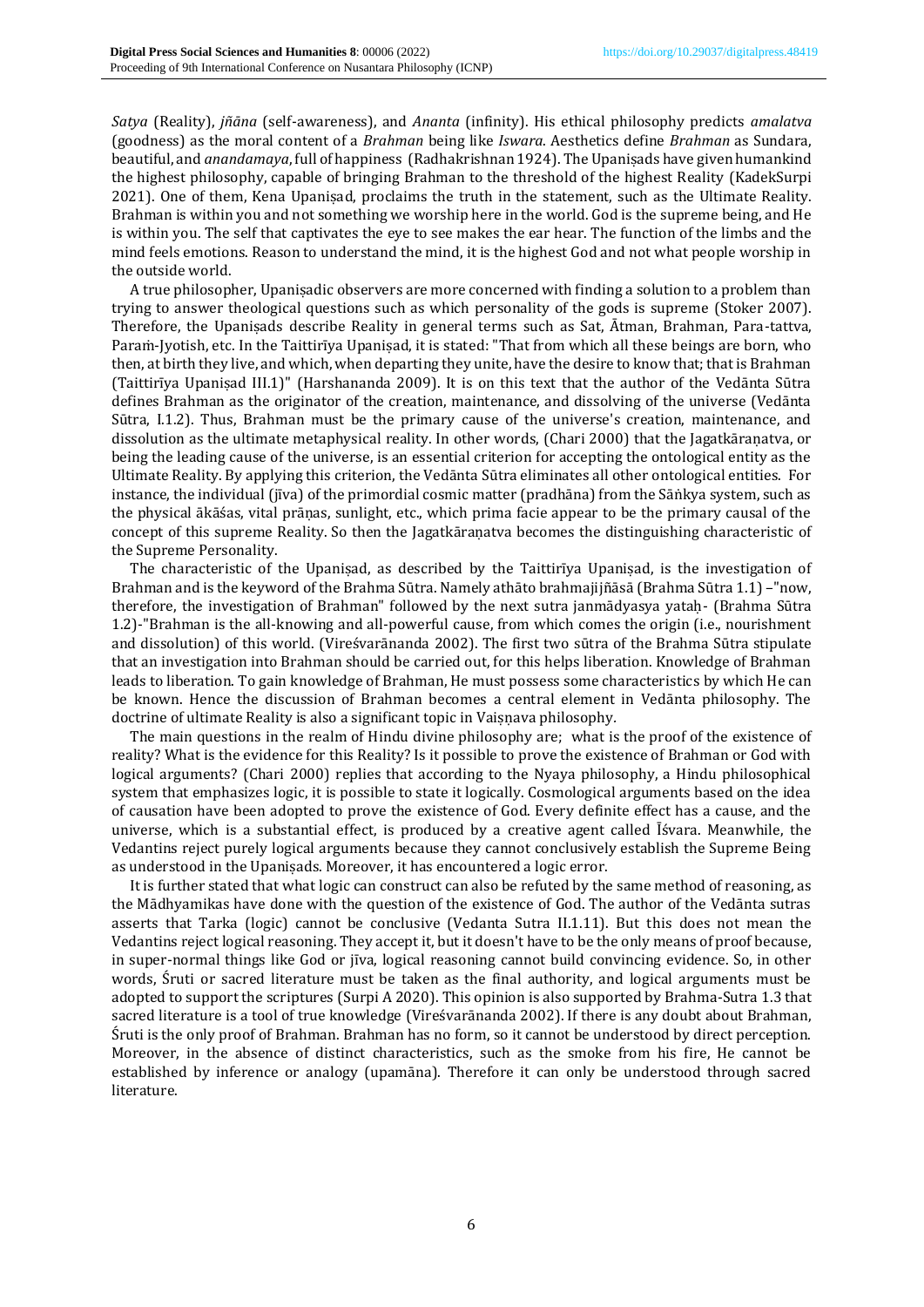### *2. Brahman as the Supreme Entity*

The word used in the Upaniṣads to denote the Highest is Brahman. What is Brahman in the Upaniṣads? By taking the root of the verb *bṛh*, which means 'to grow' etymologically, it means that which grows (bṛhati) and causes it to grow (bṛhmayati) (Surpi and Purwadi 2021); (Venkatesan 2018). (Radhakrishnan 1953) states *bṛh* mean growing, arising everywhere. These two epithets -*bṛhattva* and *bṛhmaṇatva* convey the primary meaning of the term brahman, which signifies that it is Brahman who has infinite greatness both in terms of its intrinsic nature (*svarūpa*) as well as its attributes (*guṇataḥ*). These two attributes refer only to the Supreme Being (*sarveśvara*), not to an indistinguishable being (*Nirviśeṣa Brahma*).

Śri Śaṅkara Brahman comes from the root word bṛhati, beyond, atiśayana, which means pure state (Radhakrishnan 1924). Another philosopher, Rāmānuja, states that the term Brahman denotes the Puruṣottama or Supreme Person who is essentially free from all imperfections (*nirasta nikhila doṣaḥ*) and possesses the attribute of infinite auspiciousness of unsurpassed excellence (Ananta -kalyāṇa -guṇaguṇaḥ). The concept of Purushottama as qualification by two specific attributes distinguishes Brahman from every other being like Caturmukha Brahmā and Rudra, the individual jīvas including the eternally free and even the nirguna and saguna Brahman of Advaita Vedanta, for none of these are truly liberated. From defects and has infinite attributes that are incomparable (*srutaprakasika* I.1.1). Thus, Vedanta commentators agree that Brahman, as the Supreme Person, cannot be compared with any other entity free from the defects or control of the three modes of nature (tri Guna). The Gods are declared bound by a specific nature not to be compared with this supreme person. Brahman is the identity of all fundamental polarities (Chaudhuri 1954).

### *3. Brahman as God of Religion*

Brahman, as the God of Religion, requires a personal form. Identification of Brahman with Nārāyaṇa builds on the Upaniṣadic texts by adopting the interpretation principles laid down by Mimamsaka (Mimamsa adherents). According to them, when several terms are used in the same context in a passage, words that have a general meaning must also contain the meaning of a particular word. The terms Sat, Brahman, Atman, and Nārāyaṇa, are used in the upaniṣadic passages in the same context to describe the cause of the universe by Brahman at creation. The Chandogya Upaniṣad, says "this, in the beginning, there was only Sat." The Aitareya Upaniṣad says, "All this was only Atman in the beginning.". whereas the Bṛhadāraṇyaka Upaniṣad states "everything was only Brahman in the beginning" (Long 2012). The three terms Sat, Atman, and Brahman refer to the entity's sole cause of the universe. In comparison, the Mahopanisad states that Only Nārāyaṇa existed in the beginning.

*Nārāyaṇa*, in the view of the ordinary people, is mentioned as the name of a particular God. (Stoker 2007); (Chari 2000) asserts Based on the grammatical rules formulated by Panini, the term Nārāyaṇa is treated as a specific name (samjna-pada) and is only applied to a particular entity and not to other entities like other general terms. The Taittiriya Nārāyaṇa Upaniṣad clearly states that Nārāyaṇa is Para-Brahma, Nārāyaṇa is Para-tattva and Nārāyaṇa is Paramatma. Nārāyaṇa is not just the name of the God of a specific system, which Westerners call a sect. Nārāyaṇa is a term that implies all the essential characteristics of the highest Philosophical concept of Reality. Etymologically Nārāyaṇa is He who is the basis of the entire universe of *Cit* and *Acit*. Nara means the universe of living and non-living beings. Ayana means He who is the foundation, or He who is immanent in all. Just as the terms Viṣnu and Vasudeva have the same etymological meaning as Nara-yana, Brahman is also equated with these two names.

The critical point in this context is that the metaphysical Ultimate Reality is to be understood as the Supreme Person (Purusottama). This can be justified philosophically. This other concept of Reality as a transcendently indistinguishable being cannot have a causal relationship with the universe itself. Accepting such a theory bridges the gap between religion and philosophy because the Personality of God of faith is not fundamentally and cannot be distinguished by the philosophy of Ultimate Reality.

Indian philosophy teaches that humans have a purpose and even the highest purpose in life, *summon bonum*, with the terms Mokṣa, Mukti, Nirvana, Kaivalya, and Apavarga. Philosophy is not a dry thinking activity but the activity of thinking to achieve self-liberation from all forms of worldly shackles. That all knowledge, work, worship, etc., are meant for the attainment of the highest goal according to Indian tradition. Eastern view (India/Hindu) that intellect (buddhi) is a precious gift for humans, allowing humans to direct their lives in the light of knowledge. The Upaniṣads include jñāna as one of the essential elements in overcoming the suffering of attaining liberation.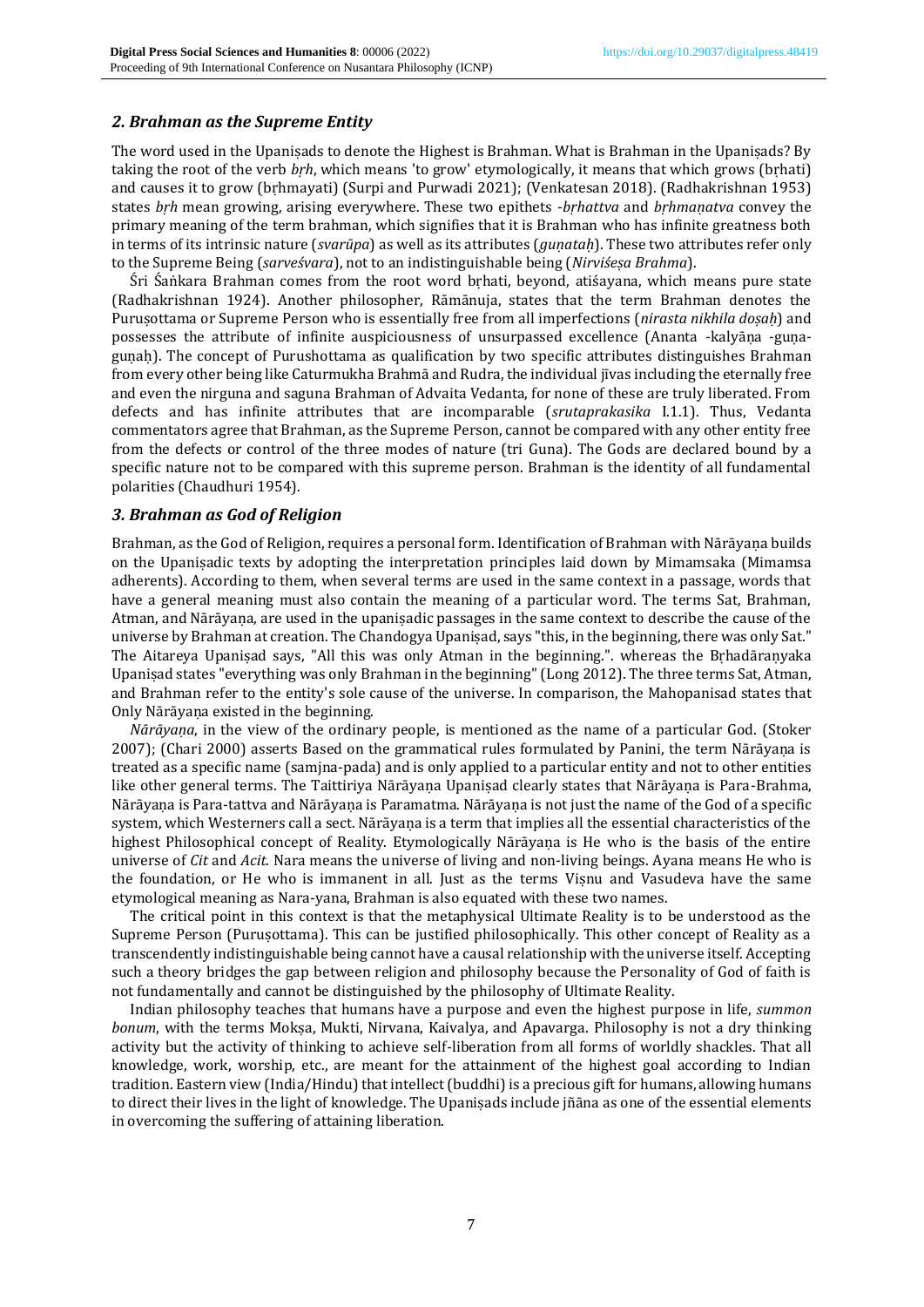### *3.3 The Understanding of the Vaiṣṇava Divinity Doctrine by Warga Bhujangga Waisnawa*

The meaning of the Vaisnava Divinity doctrine by Bhujangga Vaishnavas is unique. It may even be the only Vaisnava group in the world that interprets the Vaisnava doctrine differently. Following the decision of Mahasabha Maha Warga Bhujangga Vaishnava in 2015 regarding strengthening Vaishnava identity, it is stated that Bhujangga Vaishnavas are a group that worships God in the form of Viṣnu or the personification of Narayana. Thus, it means followers of Vaishnava ideology, namely the teachings of Bhakti Yoga; devotion to Wiṣṇu. The word Vaishnava is interpreted as an incarnation of Viṣnu, so that in this concept, it is ideological, anyone who believes in Vaishnava teachings. In this determination to strengthen identity, it is stated that followers of Vaishnava teachings include ideological and biological citizens. However, in the evolution of worship in Bali, it is considered part of the concept of Saiwa Siddhanta in Indonesia. Bhujangga Vaishnava as teaching or ideology refers to Hinduism, Sanatana Dharma whose teaching material is Chess Veda and Pancama Veda, Vedanta Sutra Bhagavata Purana, *Ithiasa*, and other forms of transformation in the form of lontars in Bali, which contain teachings and teachings. Values about the existence of Lord Viṣnu or Narayana (Surpi 2019). Thus Vaishnavas practice the teaching of Bhakti to Wiṣṇu and all forms of activity with the ultimate goal of reaching Wiṣṇu, strictly speaking, that the ultimate goal of this association is attaining Wisnu by practicing the teaching of devotional service. This supreme goal is very similar to the Vaisnava teaching, which aims to achieve the Wisnu realm as the highest form of happiness.

In its history in Bali, the Bhujangga Waisnawa group experienced what is known in social theory as Cultural imperialism or cultural imperialism. There is pressure and efforts to eliminate identity. Thus, about the identity of Bhujangga Vaishnavas, including the emphasis that Bhujangga Vaishnavas are not worshipers of Viṣnu and are not associated with a group that has a biological relationship with several Rsi, including Rsi Markandeya. The cause of this pressure is competition between groups in Bali and the wrong assumption from some people about the existence of Maha Warga Bhujangga Waisnawa. Following the form of organizational imperialism (cultural domination, cultural coercion, and cultural fragmentation), and referring to the theory of Neo-functionalism, which provides an opportunity for discussion about cultural imperialism, the Bhujangga Waisnawa people have experienced imperialism in the form of cultural domination, coercion or fragmentation on the grounds of competition between groups (Surpi 2019). Bali is related to primordial power, namely the customary and cultural order, which is directly related to contested rituals for dominance. Therefore, this, in the long term, affects the doctrine. The understanding of the jiva and Brahman is similar to the Advaita philosophy. According to Advaita, the individual self (jīvātman) is not a real identity different from Brahman. Both are identical. Because of avidyā, ignorance, jīvā appears different from Brahman. What is understood as the Upaniṣad declaration is tat-tvam asi (*Thou art that*) (Gupta 2007).

In the Bhujangga Vaishnava tradition, the jiva is considered essential, and various rituals and sadhanas are performed to purify the soul. Soul purification is carried out in several methods, including the diksa procession for those who want to pursue the world of the priesthood. This shows the importance of the jiva and the evolution of consciousness in the Bhujangga Vaishnava tradition. However, it is not entirely the same as what is understood in the Vaisnava context in India. However, the essence is considered similar. The concept of jnana as an auxiliary tool of devotional service seems to be permeated by Maha Warga Bhujangga Vaishnava. Intensive learning pieces of evidence this among Bhujangga even since childhood. Bhakti teachings are also taught intensively. They are arranged in the Bhakti of Catur Guru lesson in the early stages, which must be practiced. However, following the general pattern, more devotion is devoted to Balinese rituals. According to Balinese terms, religious ceremonies must be based on *tattwa* (philosophy). So religious traditions are not only viewed from the splendor and splendor of their appearance. Still, they must be based on an understanding of the meaning and meaning behind the holding of the religious ceremony.

In applying the teachings of devotional service, the Bhujangga Vaishnavas cannot be separated from jnana because Bhujangga also means a teacher, advisor to the King, and a literary expert. They are required to have high knowledge and abilities (Surpi et al. 2020). This indicates that the citizens of Bhujangga are "nyastra" citizens or also called experts in the field of literature, even called poets. In the Bhujangga Vaishnava tradition, the bhakti doctrine is related to the worship performed by the *sulinggih* and the Bhujangga residents, the concept of puja in the Bhujangga Vaishnava ritual. In addition, the vision of Ida Rsi Bhujangga Waisnawa is like water that can prosper humankind. So water (Viṣnu) is the essence of all living beings. Bhakti is mind-modifying, whereas Brahma-jñāna is self-luminous, losing all kinds of ātman modifications (Saha 2019).

The word Bhujangga and the word Vaishnava have the same meaning: understanding divinity to reach God in the form of Viṣnu or Narayana. Because the worship of Viṣnu is the essence of Viṣnu is also the goal,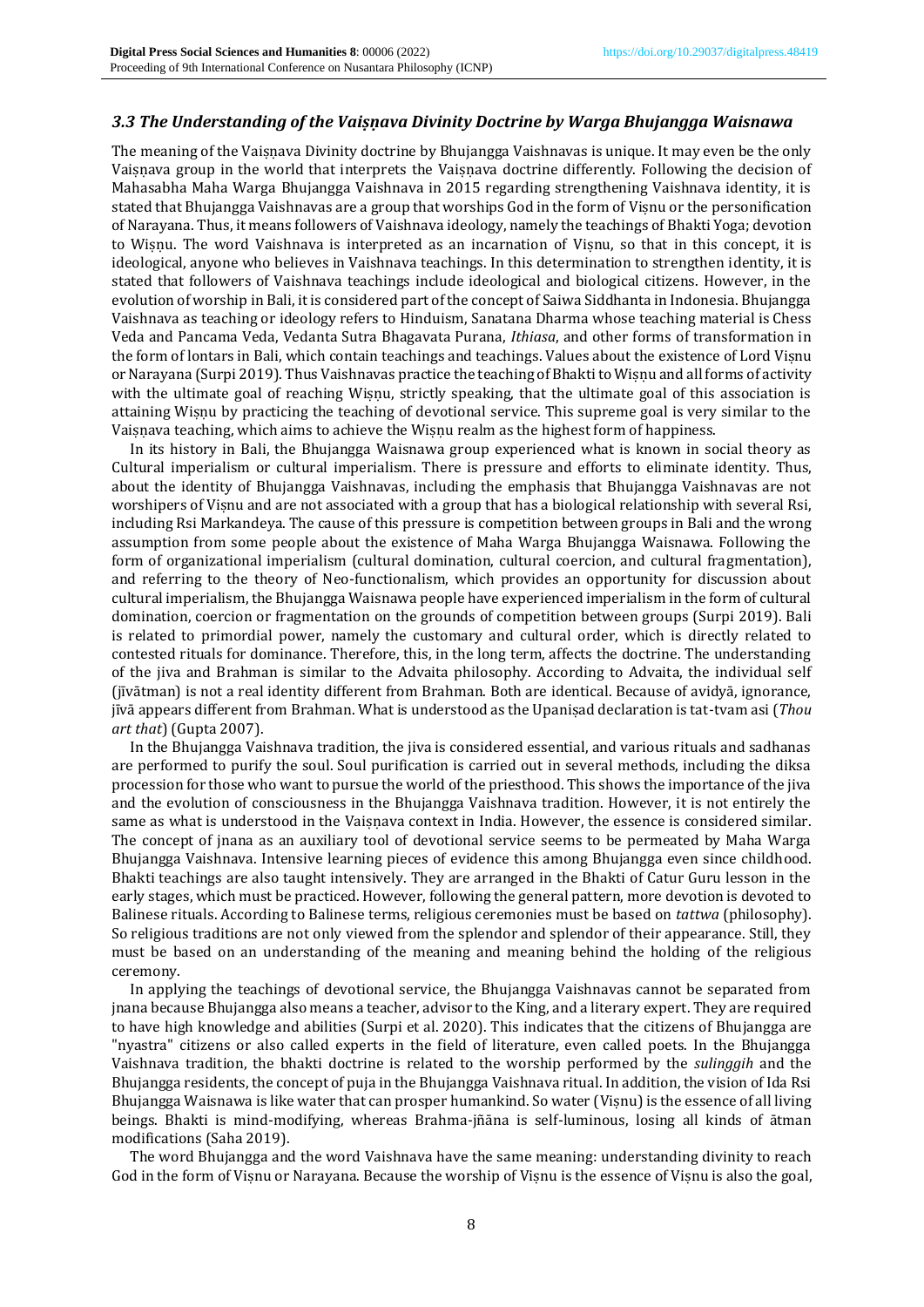which means very close to the Vaisnava doctrine that the highest goal is to unite with Viṣnu (Surpi 2020b). As opinion (Edelmann 2012) that the discussion of Hindu teachings in various fields will meet the meeting point of theology and philosophy for now and in the future. That dialogue in philosophy and theology makes science progress, builds a minimal life with conflict, and creates a good spirit towards a harmonious and tolerant society.

## **4 CONCLUSION**

Vaiṣṇava divine philosophy is an old tradition in the discourse of religious philosophy about the search for the highest Reality in the Hindu philosophical system, namely Vedānta. Vaiṣṇava divinity is essentially an attempt to find the ultimate Reality as the ontology of Brahman. The old Vaiṣṇava tradition rooted in the Sacred Vedas was given a new interpretation by several saints, teachers, and philosophers such as Rāmānujacharya, Madhācharya, Vallabhācarya, and Caitanya Mahaprabhu. Each of these great thinkers came up with their thoughts on the ultimate Reality in the Vaiṣṇava-bhakti tradition, hence the name Vaiṣṇava Philosophy in the sub-system of Vedanta. The meeting point of the Vaiṣṇava Divine Philosophy is that the highest truth is Sentient Being, where Brahman is the Supreme Person. The difference in thinking lies in the attributes of Brahman. The relationship between Brahman and Jiva, Brahman and the creation of the universe, and the doctrine of mokṣa.

The arrival of Vaiṣṇava teachings in Southeast Asia is related to the history of Hindu influence. Scientists argue India exerted influence in Southeast Asia estimated at two centuries BC. The contact was allegedly carried out by traders, sailors, sailors, and travelers (travelers, explorers). Sanskrit has experienced cosmopolitan Sanskrit, where this language dominates the existence of manuscripts and inscriptions in Southeast Asia and other letters such as Tamil and Pallava. Vaisnava teachings dominated royal religion from the 1st to the 7th centuries in Southeast Asia, including the Archipelago. King Arlangga is one of the kings who is famous as a follower of Viṣṇu in Indonesia. Symbols associated with Vaiṣṇava are widely distributed in historical remains, such as the Garuda reliefs on several temples. This strong influence caused Garuḍa to be chosen as the Symbol of the Unitary State of the Republic of Indonesia. The highest reality doctrine is interpreted as the essence in the tradition of thinking of the Maha Warga Bhujangga Vaishnavas in Bali. That Viṣnu is worshiped as the essence through bhakti-yoga. This doctrine is understood to be similar to the Vaisnava divine philosophy doctrine. However, in its implementation, its embodiment follows the religious pattern in Bali, but the Vaishnava style is still visible, and worship is at the level of nature. Bhujangga Vaishnavas also have the same pattern, namely Vaiṣṇava teachings incognito with local traditions, customs, and Balinese culture.

Hindu divinity, in general, uses theological and philosophical approaches simultaneously and does not contradict the two. According to the more satisfying typology to their hearts, people can study divinity through theology or philosophy. Likewise, the Vaisnava Godhead, which is part of the Vedānta, can be approached in the realm of philosophy and theology. However, in describing the Vaisnava divinity, the authors use a philosophical approach or theo-philosophy because reason and knowledge are considered more acceptable. Dialogue in the realm of theology and philosophy is essential today. Understanding God at the level of nature will encourage people to naturally build a spirit of mutual respect to create a harmonious life amid different doctrines.

## **References**

Aryadharma, Ni Kadek Surpi. 2019. *Vedānta & Metode Pemahaman Filsafat Hindu*. Surabaya: Paramita.

- Chano, Jiraporn, and Ni Kadek Surpi. 2020. "The Thoughts on Divinity Philosophy of Madhvācarya." *Vidyottama Sanatana International Journal of Hindu Science and Religious Studies* 4(2):250–60.
- Chari, S. M. Srinivasa. 2000. *Vaiṣṇavism Its Philosophy, Theology and Religious Discipline*. Delhi: Motilal Banarsidass Publishers.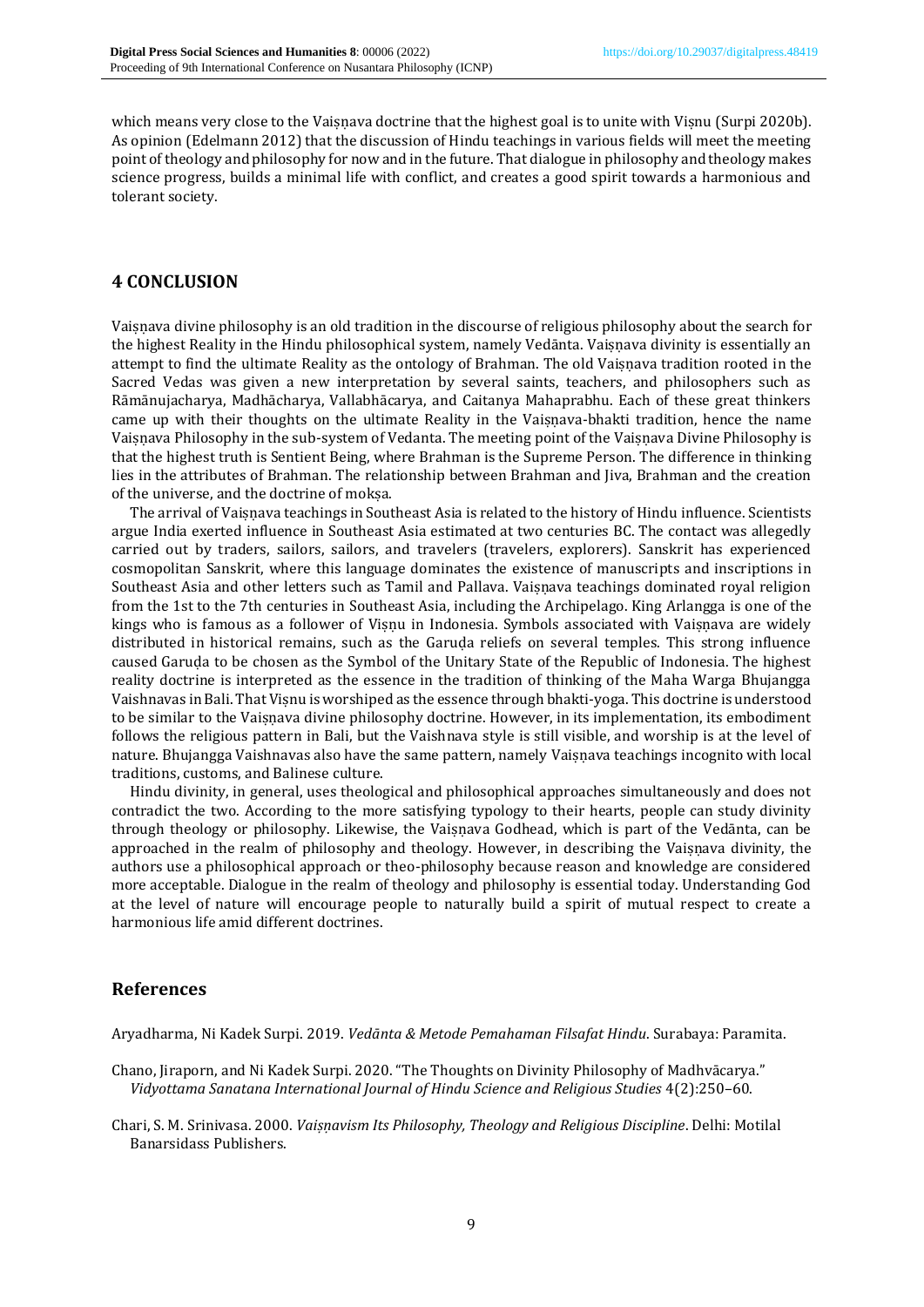- Chaudhuri, Haridas. 1954. "The Concept of Brahman in Hindu Philosophy." *Philosophy East and West* 4(1):47.
- Edelmann, Jonathan. 2015. "The Cause of Devotion in Gaudiya Vaisnava Theology: Devotion (Bhakti) as the Result of Spontaneously {yadrcchaya) Meeting a Devotee (Sadhu-Sanga)." *Journal of the American Oriental Society*.
- Edelmann, Jonathan B. 2012. "The Role of Hindu Theology in the Religion and Science Dialogue." *Zygon* 47(3).

Gupta, Ravi M. 2007. *The Chaitanya Vaishnava Vedanta of Jiva Gosvami: When Knowledge Meets Devotion*.

Hamka. 2016. *Lembaga Budi*. Yogyakarta: Republika Penerbit.

Hamka. 2017. *Falsafah Ketuhanan*. Jakarta: Gema Insani.

Harshananda, Swami. 2009. *The Six System of Hindu Philosophy A Primer*. Chennai: Ramakrishna Math.

Hidayat, Nanang R. 2009. *Mencari Telur Garuda*. Jakarta: Nalar.

- KadekSurpi, Ni. 2021. "Hindu Literacy: The Basic Concept of Education and the Literacy Patter in Upanisads." *KnE Social Sciences* 2021:86–96.
- Knapp, Stephen. 1992. *The Universal Path to Enlightenment: The Eastern Answers to the Mysteries of Life Volume II.* Michigan: The World Relief Network.
- Leahy, L. 1993. *Filsafat Ketuhanan Kontemporer*. Yogyakarta: Kanisius.
- Long, Jeffery D. 2012. "Unifying Hinduism: Philosophy and Identity in Indian Intellectual History By Andrew J. Nicholson." *Religious Studies Review*.
- Manguin, Pierre-Yves. 2004. "The Archaeology of Early Maritime Polities of Southeast Asia." *Southeast Asia: From Prehistory to History* (January 2004).

Mohanty, J. N. 2018. "Philosophy of Logic." *Journal of Indian Council of Philosophical Research*.

Munoz, Paul Michel. 2013. *Kerajaan-Kerajaan Awal Kepulauan Indonesia Dan Semenanjung Malaysia (Early Kingdoms of the Indonesian Archipelago and the Malay Peninsula)*. Yogyakarta: Media Abadi.

Patra, Benudhar. 2014. "Kalinga and China: A Study in Ancient Relations." *Odisha Review*, 46-50.

Pollock, Sheldon. 1996. "The Sanskrit Cosmopolis, 300-1300: Transculturation, Vernacularization and the Question of Ideology." Pp. 197–247 in *Ideology and status of Sanskrit. Contribution to the history the Sanskrit Language*, edited by J. E. M. Houben. Leiden: E.J. Brill (Brill's Indological Library).

Radhakrishnan, S. 1924. *The Philosophy of the Upanisads*. London: George Allen & Unwin Ltd.

Radhakrishnan, Sarvepalli. 1953. *The Principal Upanishads*. London: George Allen &Unwin LTD.

Ricoeur, Paul. 2012. *Teori Interpretasi*. Yogyakarta: IRCiSoD.

- Saha, Niranjan. 2019. "Saguna and Nirguna-Bhakti, Advaita Vedanta and Madhusudana Sarasvati." *Journal of Vaishnava Studies* 28.
- Sharan, Mahesh Kumar. 2003. *Studies in Sanskrit Inscriptions of Ancient Cambodia*. India: Abhinav Publications.

Sivananda, Swami. 1998. *All About Hinduism*. Uttar Pradesh: A Divine Life Society Publication.